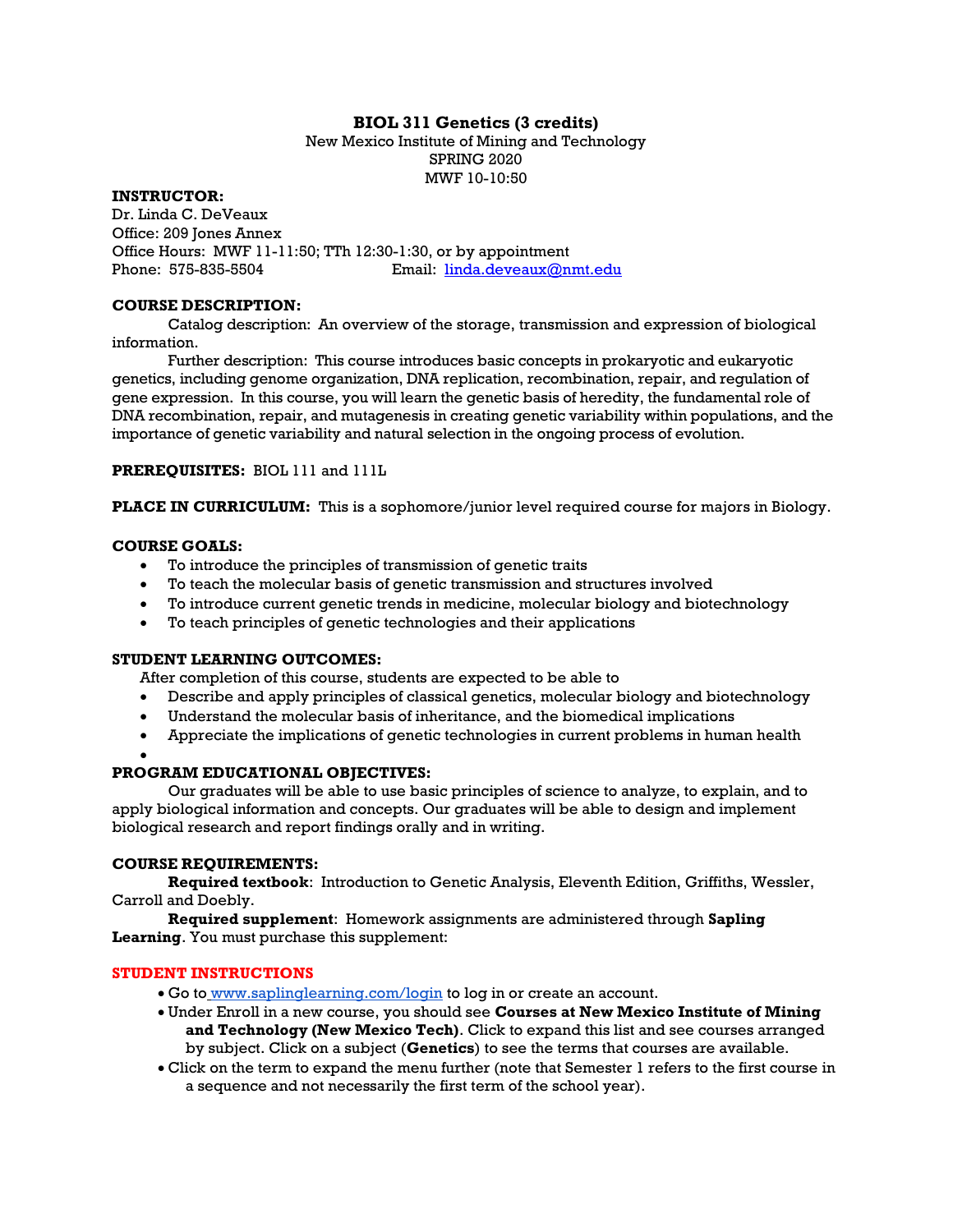- Once the menus are fully expanded, you'll see a link to a specific course. If this is indeed the course you'd like to register for, click the link.
- Review the system requirements and confirm that Flash is updated and enabled in your browser.
- Need Help? Our technical support team can be reached by phone, chat, or by email via the Student Support Community. To contact support please open a service request by filling out the webform: https://macmillan.force.com/macmillanlearning/s/contactsupport.
- The following link includes more detailed instructions on how to register for your course: https://macmillan.force.com/macmillanlearning/s/article/Sapling-Learning-Registeringfor-courses.

 Additional supplementary reading material provided in Canvas should be considered required reading unless designated otherwise. All students should read the chapters in the textbooks prior to each class meeting.

Students are expected to:

- attend class regularly
- read the associated chapters in the textbook prior to class
- check Canvas and NMT email for class announcements at least daily
- complete and turn in homework
- participate in class discussions and problems
- take exams at the scheduled time
- ASK QUESTIONS IN CLASS OR COME TO OFFICE HOURS

#### DESCRIPTION OF INSTRUCTIONAL METHODS:

The class is primarily based on lectures, delivered as PowerPoint presentations, which will be made available as .pdf files online following each lecture. Student participation in discussion and review, which is an essential component of the course, will be incorporated into grading through unannounced quizzes and in-class problems.

 No make-up exams or quizzes will be arranged except under extraordinary circumstances. Please see the instructor as soon as possible. Additional documentation may be required.

#### EVALUATION PROCEDURES:

| $4$ midterms $+1$ final | $60\%$ | (each midterm is $10\%$ ; final is $20\%$ ) |
|-------------------------|--------|---------------------------------------------|
| Ouizzes                 | 10%    |                                             |
| Class problems          | 10%    |                                             |
| Homework                | 20%    |                                             |

There will be no make-up exams or quizzes except in the case of extraordinary circumstances. Homework is due on the date indicated, and late assignments will be marked down at the instructor's discretion. Students may work together on homework. However, it is in your interest to know how to do these problems yourself. Copying the answers from the internet is strictly forbidden. These rules apply to rewrites, if allowed.

Grading scale: 100-90, A; 89-80, B; 79-70, C; 69-60, D; <60, F. I reserve the right to utilize the +/- grades for borderline situations.